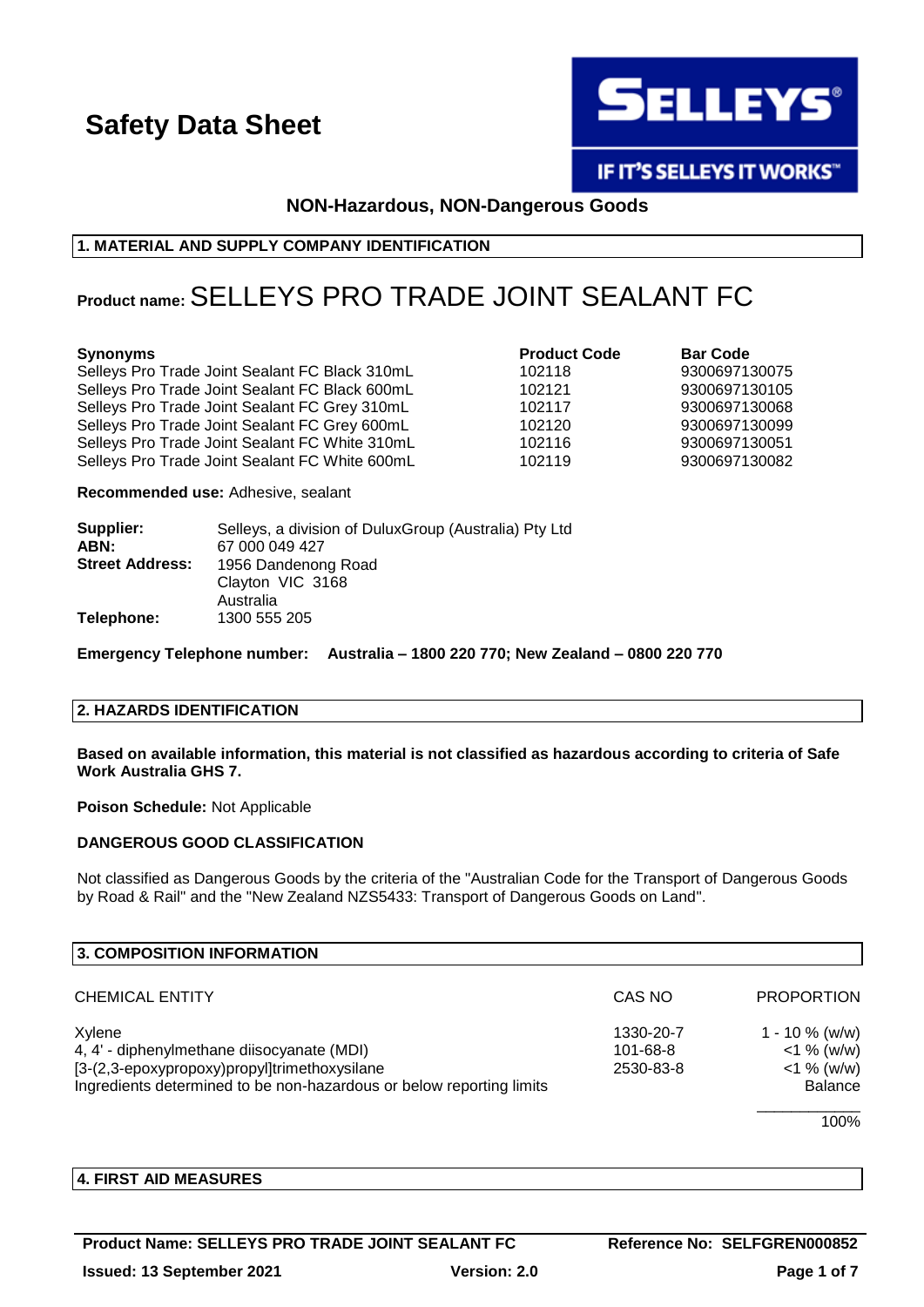

**IF IT'S SELLEYS IT WORKS"** 

If poisoning occurs, contact a doctor or Poisons Information Centre (Phone Australia 131 126, New Zealand 0800 764 766).

**Inhalation:** Remove victim from exposure - avoid becoming a casualty. Remove contaminated clothing and loosen remaining clothing. Allow patient to assume most comfortable position and keep warm. Keep at rest until fully recovered. Seek medical advice if effects persist.

**Skin Contact:** If skin or hair contact occurs, remove contaminated clothing and flush skin and hair with running water. If swelling, redness, blistering or irritation occurs seek medical assistance.

**Eye contact:** If in eyes wash out immediately with water. In all cases of eye contamination it is a sensible precaution to seek medical advice.

**Ingestion:** Rinse mouth with water. If swallowed, do NOT induce vomiting. Give a glass of water to drink. Never give anything by the mouth to an unconscious patient. If vomiting occurs give further water. Seek medical advice.

**PPE for First Aiders:** Wear safety shoes, overalls, gloves, safety glasses. Available information suggests that gloves made from nitrile rubber should be suitable for intermittent contact. However, due to variations in glove construction and local conditions, the user should make a final assessment. Always wash hands before smoking, eating, drinking or using the toilet. Wash contaminated clothing and other protective equipment before storing or re-using.

**Notes to physician:** Treat symptomatically.

# **5. FIRE FIGHTING MEASURES**

**Hazchem Code:** Not applicable.

**Suitable extinguishing media:** If material is involved in a fire use water fog (or if unavailable fine water spray), alcohol resistant foam, standard foam, dry agent (carbon dioxide, dry chemical powder).

**Specific hazards:** Combustible material.

**Fire fighting further advice:** On burning or decomposing may emit toxic fumes. Fire fighters to wear selfcontained breathing apparatus and suitable protective clothing if risk of exposure to vapour or products of combustion or decomposition.

# **6. ACCIDENTAL RELEASE MEASURES**

# **SMALL SPILLS**

Wear protective equipment to prevent skin and eye contamination. Avoid inhalation of vapours or dust. Wipe up with absorbent (clean rag or paper towels). Collect and seal in properly labelled containers or drums for disposal.

# **LARGE SPILLS**

Clear area of all unprotected personnel. Slippery when spilt. Avoid accidents, clean up immediately. Wear protective equipment to prevent skin and eye contamination and the inhalation of dust. Work up wind or increase ventilation. Cover with damp absorbent (inert material, sand or soil). Sweep or vacuum up, but avoid generating dust. Collect and seal in properly labelled containers or drums for disposal. If contamination of crops, sewers or waterways has occurred advise local emergency services.

**Dangerous Goods - Initial Emergency Response Guide No:** Not applicable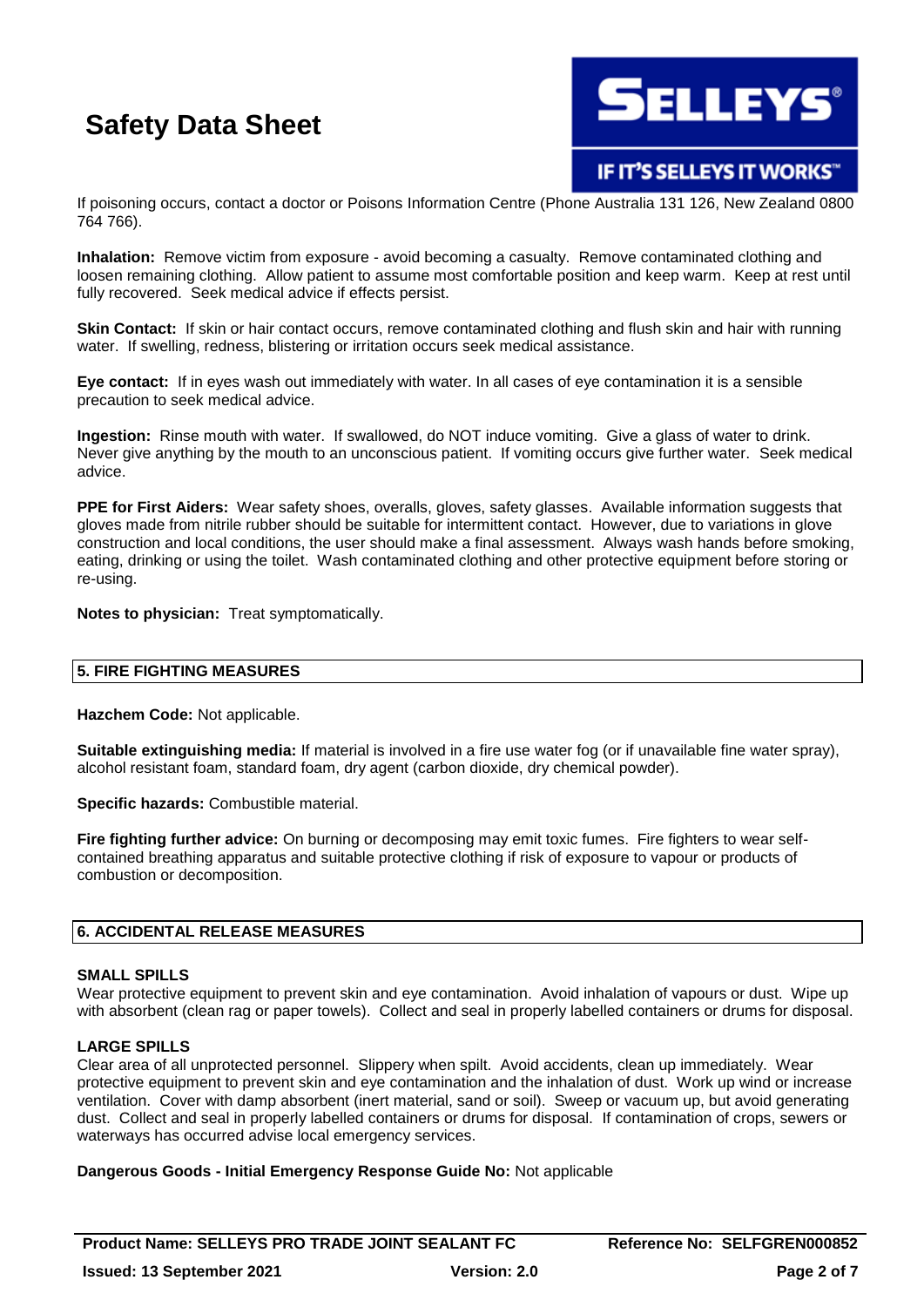

# **7. HANDLING AND STORAGE**

**Handling:** Avoid eye contact and repeated or prolonged skin contact. Avoid inhalation of dust.

**Storage:** Store in a cool, dry, well-ventilated place and out of direct sunlight. Store away from foodstuffs. Store away from incompatible materials described in Section 10. Store away from sources of heat and/or ignition. Keep container standing upright. Keep containers closed when not in use - check regularly for spills.

### **8. EXPOSURE CONTROLS / PERSONAL PROTECTION**

#### **National occupational exposure limits:**

|                                                | TWA |       | STEL |       | <b>NOTICES</b> |
|------------------------------------------------|-----|-------|------|-------|----------------|
|                                                | ppm | mq/m3 | ppm  | mg/m3 |                |
| Methylene bisphenyl isocyanate (MDI)<br>Xylene | 80  | 350   | 150  | 655   |                |

As published by Safe Work Australia.

TWA - The time-weighted average airborne concentration over an eight-hour working day, for a five-day working week over an entire working life.

STEL (Short Term Exposure Limit) - the average airborne concentration over a 15 minute period which should not be exceeded at any time during a normal eight-hour workday.

These Exposure Standards are guides to be used in the control of occupational health hazards. All atmospheric contamination should be kept to as low a level as is workable. These exposure standards should not be used as fine dividing lines between safe and dangerous concentrations of chemicals. They are not a measure of relative toxicity.

If the directions for use on the product label are followed, exposure of individuals using the product should not exceed the above standard. The standard was created for workers who are routinely, potentially exposed during product manufacture.

**Biological Limit Values:** As per the "National Model Regulations for the Control of Workplace Hazardous Substances (Safe Work Australia)" the ingredients in this material do not have a Biological Limit Allocated.

**Engineering Measures:** Ensure ventilation is adequate to maintain air concentrations below Exposure Standards. Use only in well ventilated areas. Avoid generating and inhaling dusts. Use with local exhaust ventilation or while wearing dust mask. Vapour heavier than air - prevent concentration in hollows or sumps. Do NOT enter confined spaces where vapour may have collected.

# **Personal Protection Equipment:** SAFETY SHOES, OVERALLS, GLOVES, SAFETY GLASSES.

Wear safety shoes, overalls, gloves, safety glasses. Available information suggests that gloves made from nitrile rubber should be suitable for intermittent contact. However, due to variations in glove construction and local conditions, the user should make a final assessment. Always wash hands before smoking, eating, drinking or using the toilet. Wash contaminated clothing and other protective equipment before storing or re-using.

**Hygiene measures:** Keep away from food, drink and animal feeding stuffs. When using do not eat, drink or smoke. Wash hands prior to eating, drinking or smoking. Avoid contact with clothing. Avoid eye contact and repeated or prolonged skin contact. Avoid inhalation of dust. Ensure that eyewash stations and safety showers are close to the workstation location.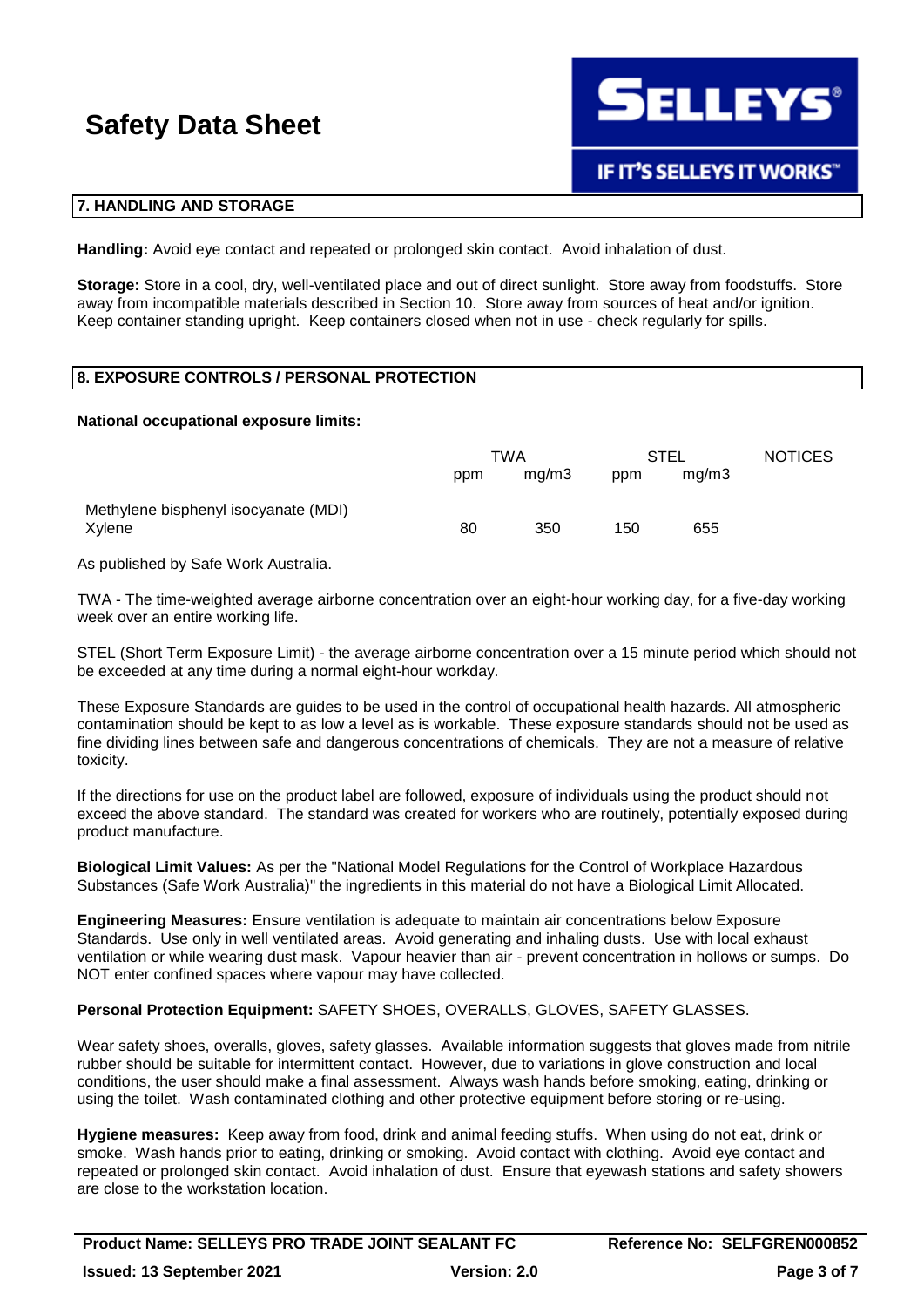

**IF IT'S SELLEYS IT WORKS"** 

#### **9. PHYSICAL AND CHEMICAL PROPERTIES**

| Paste          |
|----------------|
| Various        |
| Characteristic |
|                |

**Solubility:** Insoluble in water **Specific Gravity:** 1.20 - 1.26 **Relative Vapour Density (air=1):** >1 **Vapour Pressure (20 °C):** N Av **Flash Point (°C):** N App **Flammability Limits (%):** N App **Autoignition Temperature (°C):** N Av **Melting Point/Range (°C):** N Av **N** Av **Boiling Point/Range (°C):** N Av **Boiling Point/Range (°C):** pH: N App **Viscosity:**  $>21$  mm<sup>2</sup>/s @ 40 °C **Total VOC (g/Litre):** N Av

(Typical values only - consult specification sheet)  $N Av = Not available, N App = Not applicable$ 

# **10. STABILITY AND REACTIVITY**

**Chemical stability:** This material is thermally stable when stored and used as directed.

**Conditions to avoid:** Elevated temperatures and sources of ignition.

**Incompatible materials:** Oxidising agents.

**Hazardous decomposition products:** Oxides of carbon and nitrogen, smoke and other toxic fumes.

**Hazardous reactions:** No known hazardous reactions.

#### **11. TOXICOLOGICAL INFORMATION**

No adverse health effects expected if the product is handled in accordance with this Safety Data Sheet and the product label. Symptoms or effects that may arise if the product is mishandled and overexposure occurs are:

#### **Acute Effects**

**Inhalation:** Material may be an irritant to mucous membranes and respiratory tract.

**Skin contact:** Contact with skin may result in irritation.

**Ingestion:** Swallowing can result in nausea, vomiting and irritation of the gastrointestinal tract.

**Eye contact:** May be an eye irritant. Exposure to the dust may cause discomfort due to particulate nature. May cause physical irritation to the eyes.

#### **Acute toxicity**

**Inhalation:** This material has been classified as not hazardous for acute inhalation exposure. Acute toxicity estimate (based on ingredients):  $LC_{50} > 5.0$  mg/L for dust.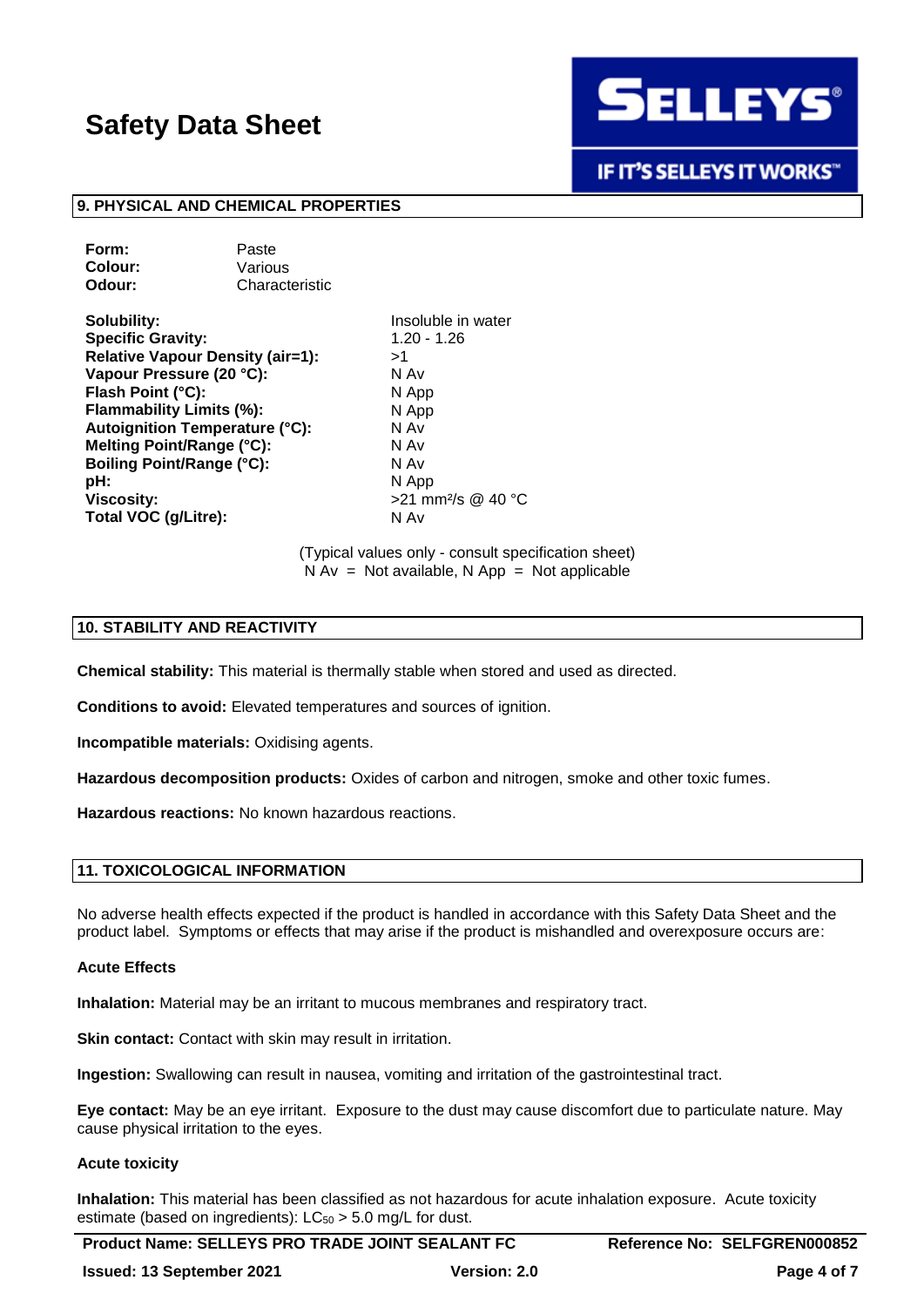

# **IF IT'S SELLEYS IT WORKS"**

**Skin contact:** This material has been classified as not hazardous for acute dermal exposure. Acute toxicity estimate (based on ingredients):  $LD_{50} > 2,000$  mg/Kg bw

**Ingestion:** This material has been classified as not hazardous for acute ingestion exposure. Acute toxicity estimate (based on ingredients):  $LD_{50} > 2,000$  mg/Kg bw

**Corrosion/Irritancy:** Eye: this material has been classified as not corrosive or irritating to eyes. Skin: this material has been classified as not corrosive or irritating to skin.

**Sensitisation:** Inhalation: this material has been classified as not a respiratory sensitiser. Skin: this material has been classified as not a skin sensitiser.

**Aspiration hazard:** This material has been classified as not an aspiration hazard.

**Specific target organ toxicity (single exposure):** This material has been classified as not a specific hazard to target organs by a single exposure.

### **Chronic Toxicity**

**Mutagenicity:** This material has been classified as not a mutagen.

**Carcinogenicity:** This material has been classified as not a carcinogen.

**Reproductive toxicity (including via lactation):** This material has been classified as not a reproductive toxicant.

**Specific target organ toxicity (repeat exposure):** This material has been classified as not a specific hazard to target organs by repeat exposure.

# **12. ECOLOGICAL INFORMATION**

Avoid contaminating waterways.

**Acute aquatic hazard:** This material has been classified as not hazardous for acute aquatic exposure. Acute toxicity estimate (based on ingredients): > 100 mg/L

**Long-term aquatic hazard:** This material has been classified as not hazardous for chronic aquatic exposure. Non-rapidly or rapidly degradable substance for which there are adequate chronic toxicity data available OR in the absence of chronic toxicity data, Acute toxicity estimate (based on ingredients): >100 mg/L, where the substance is not rapidly degradable and/or BCF  $<$  500 and/or log K<sub>ow</sub>  $<$  4.

**Ecotoxicity:** No information available.

**Persistence and degradability:** No information available.

**Bioaccumulative potential:** No information available.

**Mobility:** No information available.

#### **13. DISPOSAL CONSIDERATIONS**

Persons conducting disposal, recycling or reclamation activities should ensure that appropriate personal protection equipment is used, see "Section 8. Exposure Controls and Personal Protection" of this SDS.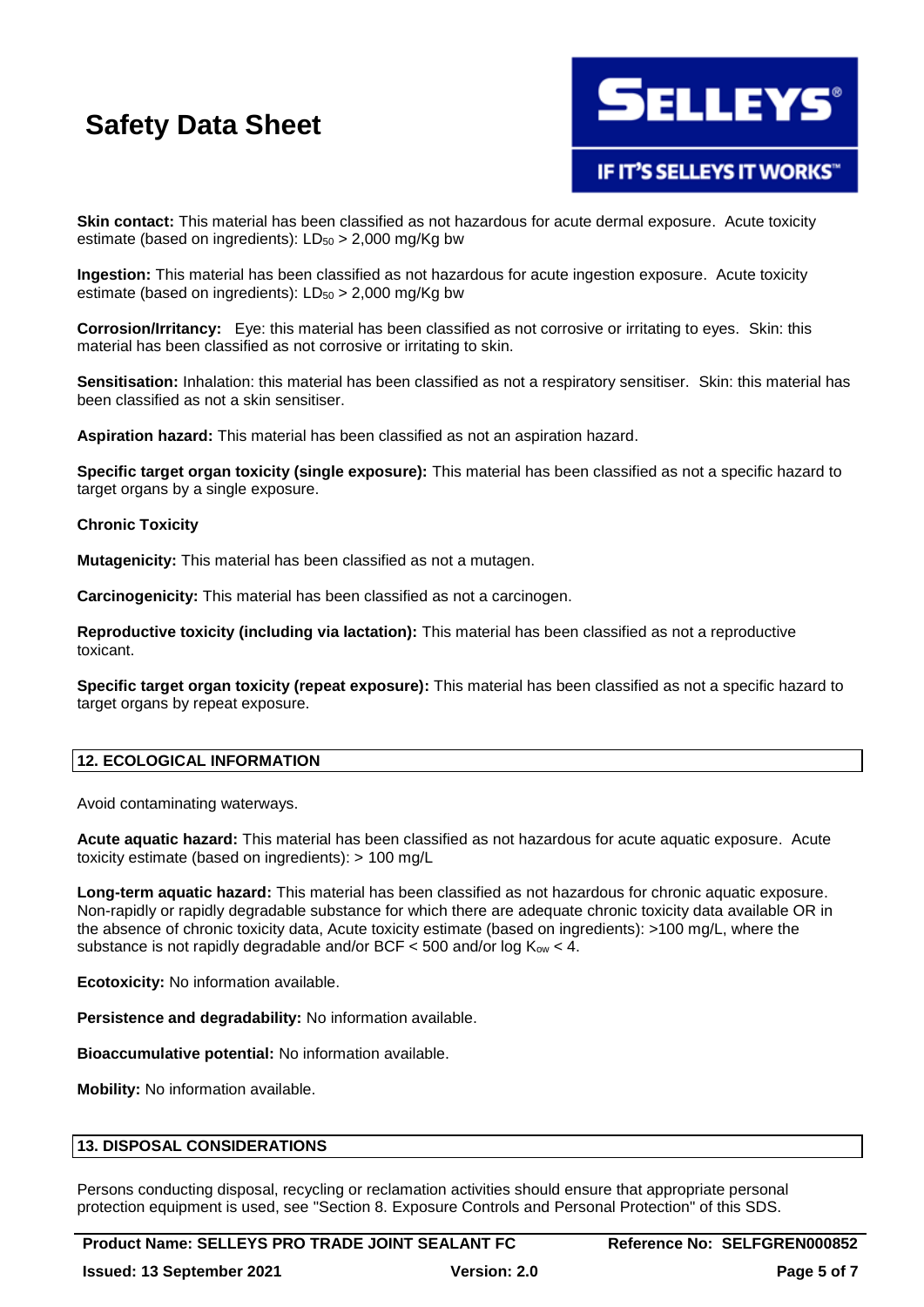

**IF IT'S SELLEYS IT WORKS"** 

If possible material and its container should be recycled. If material or container cannot be recycled, dispose in accordance with local, regional, national and international Regulations.

### **14. TRANSPORT INFORMATION**

### **ROAD AND RAIL TRANSPORT**

Not classified as Dangerous Goods by the criteria of the "Australian Code for the Transport of Dangerous Goods by Road & Rail" and the "New Zealand NZS5433: Transport of Dangerous Goods on Land".

#### **MARINE TRANSPORT**

Not classified as Dangerous Goods by the criteria of the International Maritime Dangerous Goods Code (IMDG Code) for transport by sea.

#### **AIR TRANSPORT**

Not classified as Dangerous Goods by the criteria of the International Air Transport Association (IATA) Dangerous Goods Regulations for transport by air.

# **15. REGULATORY INFORMATION**

# **This material is not subject to the following international agreements:**

Montreal Protocol (Ozone depleting substances) The Stockholm Convention (Persistent Organic Pollutants) The Rotterdam Convention (Prior Informed Consent) Basel Convention (Hazardous Waste) International Convention for the Prevention of Pollution from Ships (MARPOL)

#### **This material/constituent(s) is covered by the following requirements:**

The Standard for the Uniform Scheduling of Medicines and Poisons (SUSMP) established under the Therapeutic Goods Act (Commonwealth): Not Applicable.

AICIS Status: All components of this product are listed on or exempt from the Australian Inventory of Industrial Chemicals (AIIC).

NZ EPA Status: All components of this product are listed on or exempt from the New Zealand Inventory of Chemical (NZIoC).

**HSNO Group Standard:** HSR002679 - Surface Coatings and Colourants (Carcinogenic) Group Standard 2020

# **16. OTHER INFORMATION**

Reason for issue: Revised

This Safety Data Sheet has been prepared by Chemical Data Services Pty Ltd (chemdata.com.au) on behalf of its client.

Safety Data Sheets are updated frequently. Please ensure that you have a current copy.

This SDS summarises at the date of issue our best knowledge of the health and safety hazard information of the product, and in particular how to safely handle and use the product in the workplace. Since the company cannot anticipate or control the conditions under which the product may be used, each user must, prior to usage, review this SDS in the context of how the user intends to handle and use the product in the workplace.